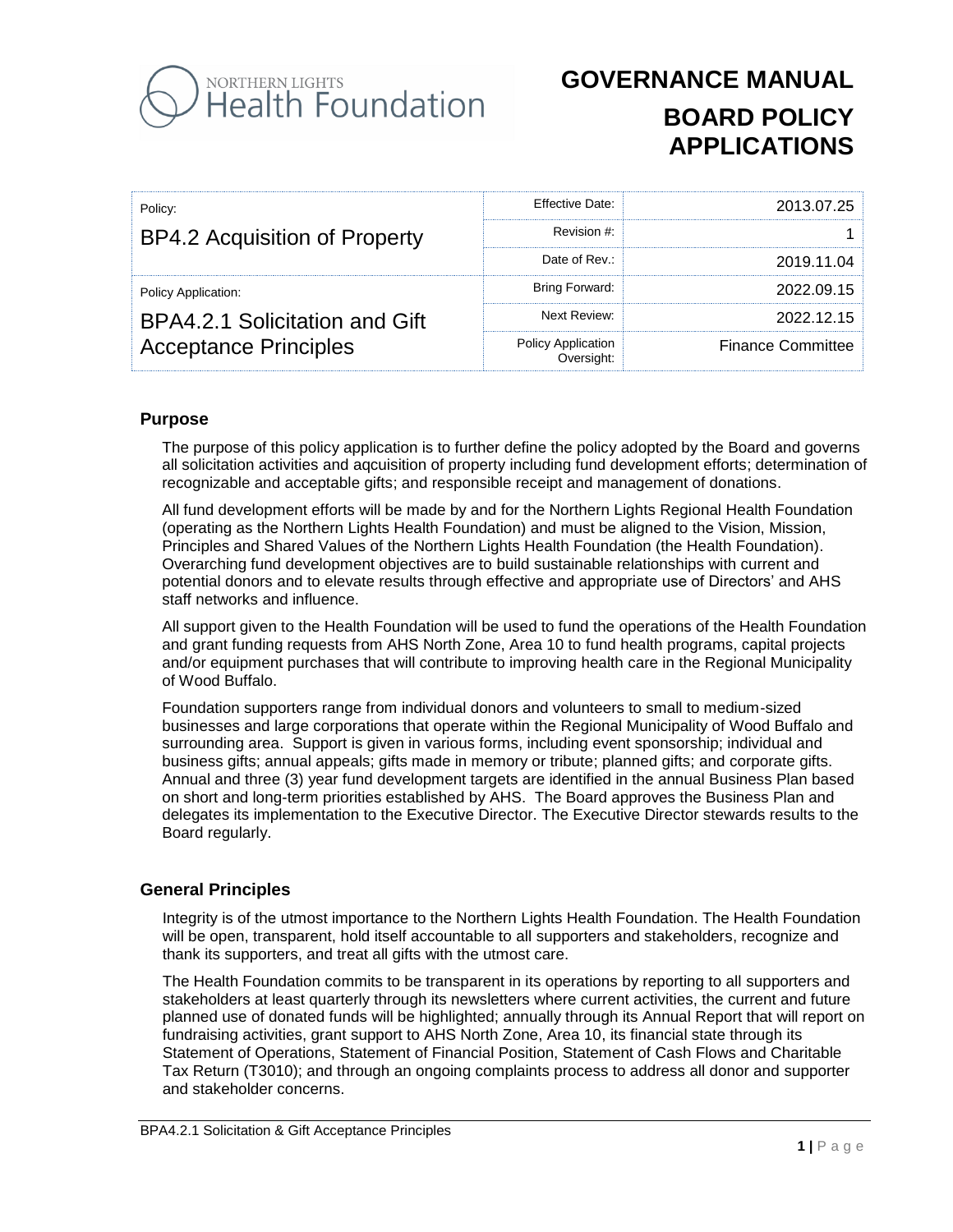

A key aspect of the Health Foundation's integrity lies in the fact that all gifts will be treated with the utmost care. All gifts (cash, gift-in-kind, estate, stock, planned gift) to AHS shall be processed through the Foundation. AHS will be consulted in the gift acceptance process.At all times, gifts accepted by the Foundation must be in compliance with the Canada Revenue Agency (CRA) rules and regulations, and we will disclose, upon request, whether the individual or entity seeking donations is a volunteer, and employee or contracted third party.

All fund development plans, solicitation initiatives and programs shall be subject to the oversight of the Board. The Executive Director will ensure all operational gift acceptance policies and guidelines are in compliance with the parameters established by the Board and the CRA.

The Foundation may generate both restricted and unrestricted funds based on parameters established by the Board. Restricted funds will be subject to the Board Policy Application 4.3.3 Gift Reinvestment Allocation Principles and Schedule whose purpose is to set the framework whereby operating funds may be fairly compensated for the costs associated with the fundraising for the gift. Restricted funds (cash or cash equivalent) raised and not required for immediate use are invested according to the Foundation's Investment Policy. Unrestricted funds are generally used to support the Foundation's operating activities, special projects and urgent needs defined by AHS. Both restricted and unrestricted funds are stewarded by the Executive Director, through the Finance Committee, to the Board.

All donations will be recognized according to minimum funding requirements outlined in the Foundation's Donor Recognition Program (Board Policy Application 4.2.2), and in accordance with the Foundation's and AHS' Naming Principles and Standards (Board Policy Application 4.3.2), as may be applicable.

## **Fund Development Program**

The fund development program for the Northern Lights Health Foundation includes solicitations that fall into five (5) major fund development categories:

#### Annual Giving

The primary purpose of Annual Giving is to generate revenues in order for the Foundation to fulfil its Mission.

The Foundation will do this by building the donor base; developing long-term relationships with donors; creating awareness in the region and beyond; building enthusiasm and support for the case; and creating the pipeline for major, planned and capital campaign gifts.

The majority of funds developed through Annual Giving are classified as unrestricted funds but any restricted funds developed must be allocated as specified by the donor and/ or the Board.

#### Major Gifts

The primary purpose of Major Gifts is to generate substantial revenues in order that the Foundation can fulfil its Mission. A Major Gift is defined as a charitable gift of \$10,000 or more.

The Foundation enjoys long-term relationships with several "Founding Partners'" who each have a cumulative giving level of \$1,000,000 or more.

The Foundation will continue to steward these relationships resulting in renewal of multi-year commitments and forge new long-term relationships resulting in additional donors at this level over time.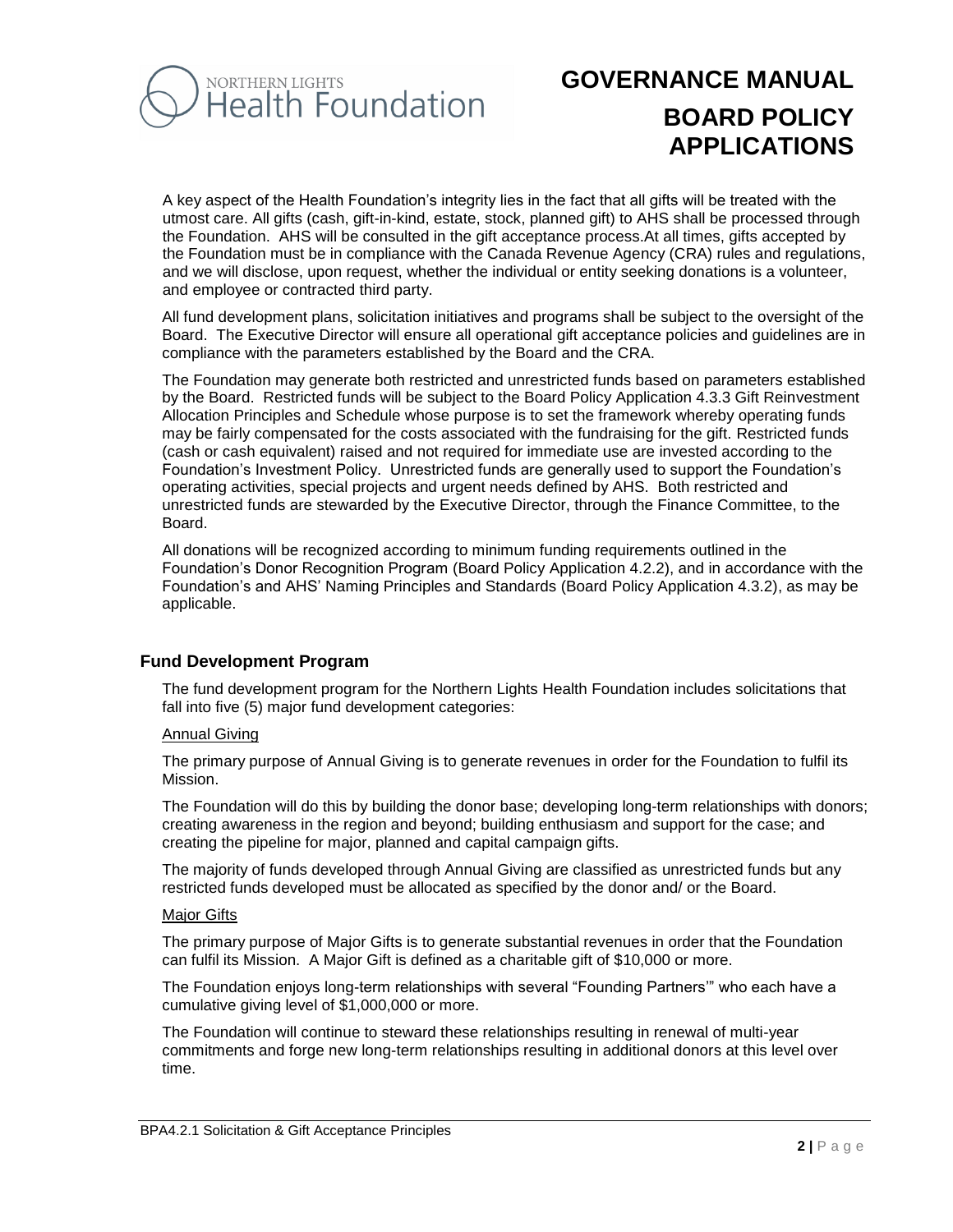

The majority of funds developed through Major Gifts are classified as restricted funds and must be allocated as specified by the donor and/ or the Board.

#### Special Events

The primary purpose of Special Events is to generate unrestricted funds for the Foundation's activities and special projects. The Board approves special events through the annual budget. Special events are aimed at building a network of volunteers and friends for the Foundation that will increase the donor base over time. The Board approves any termination of a special event or the addition of a new special event through the budgeting process.

### Planned Giving

The primary purpose of Planned Giving is to generate revenues in order that the Foundation can fulfil its Mission. Planned giving may include an out right gift of cash or property, life insurance policy, endowment, residual interest gift, or a charitable remainder trust. The Executive Director is authorized to negotiate and accept planned gift agreements with prospective donors as per the Definitions and Principles Governing Donations specified below OR other than cash, publicly traded securities and life insurance policies, the Board must approve all other properties before they can be received.

#### Capital Campaign

The Board may decide to engage in a Capital Campaign from time to time. The primary purpose of a capital campaign is to seek funding for well-defined projects and/ or initiatives within a specified time period as pre-determined by the Board which by nature primarily raises restricted funds. A Capital Campaign will typically have a designated Cabinet and Chair, which may include some members of the Board but also draws upon the talent and networks of volunteers able to sell the case and secure the desired funds. The Capital Campaign Chair is accountable to the Executive Director. The Board approves the Capital Campaign Plan and Budget.

## **Definitions and Principles Governing Acceptance of Donations**

Eligible donors making a gift meeting the definition of a gift as defined by the Canada Revenue Agency of \$10.00 or more will be recognized with an Official Income Tax receipt issued to the donor. All gifts shall be appropriately documented and recorded according to the donor's intent. Gifts may not be accepted if the donor places parameters on the gift that do not meet Foundation policy or fit with AHS priorities.

Although the Foundation's priority is to secure out-right gifts of cash or property, where the donor retains no interest and the gift can be used currently by the Foundation, the Foundation will consider acceptance of other gifts subject to the principles outlined in this policy application, provided that the gift will be cost effective for the Foundation in the long term and it aligns with the values expressed by both AHS and the Foundation.

The Foundation will accept donations according to the following definitions, principles and guidelines:

#### Cash

Cash is accepted as hard cash or in the form of a cheque, electronic fund transfer, credit card transaction, or other cash transfer mediums accepted by the Foundation. Actual hard cash shall be hand delivered not forwarded by mail.

#### Outright-Gifts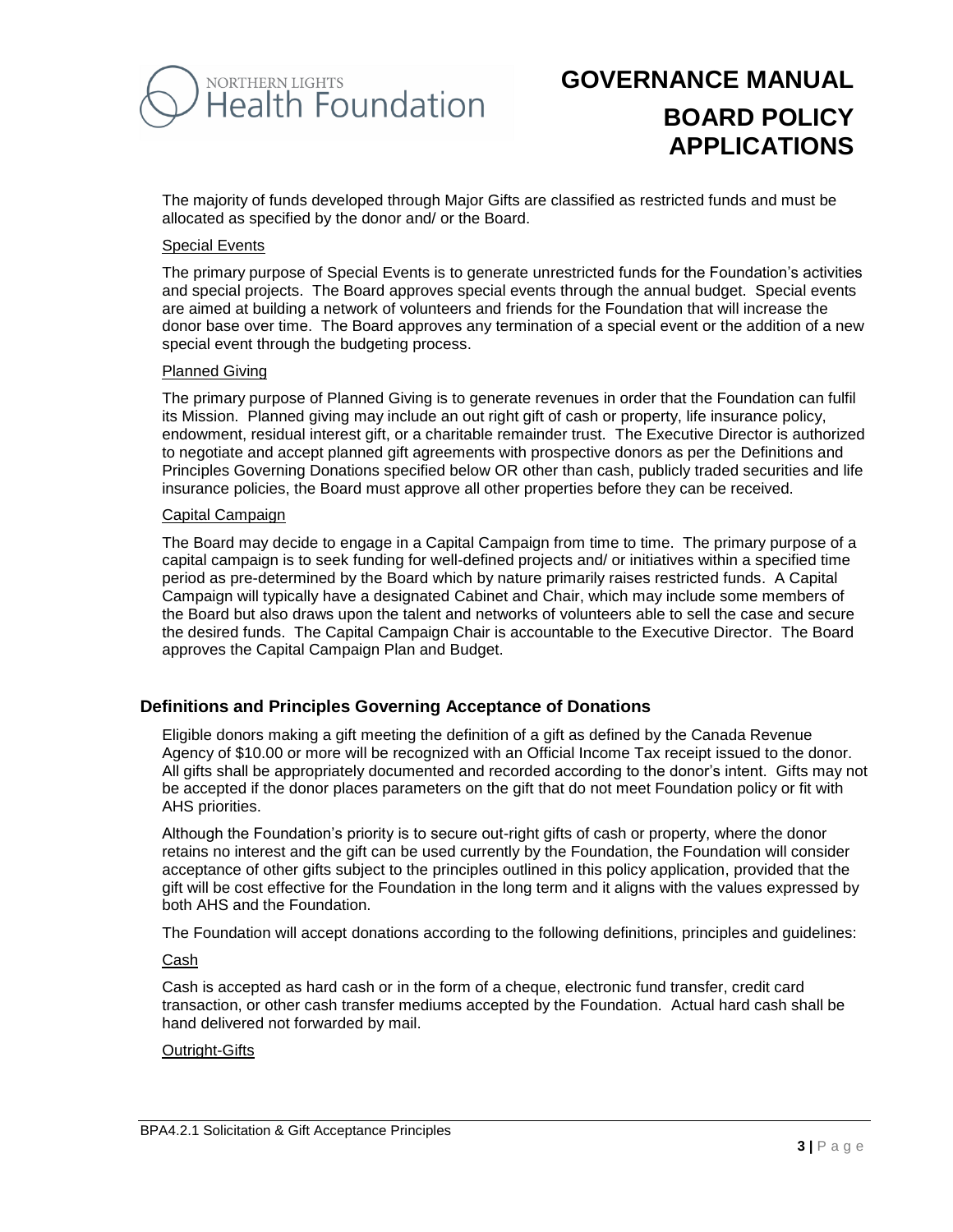

An outright gift refers to a transfer of cash or property in which the donor retains no interest and the monies may be used currently by the Foundation. Securing outright gifts to the Foundation is the highest priority, and donors who are able to make outright gifts are encouraged to do so.

Prior to acceptance of outright property, the Foundation will also ensure compliance according to requirements specified for acceptance of real estate and other properties.

The donor is entitled to an Official Income Tax receipt and recognition from the Foundation for the appraised value of the property at the time the irrevocable transfer is completed if the gift meets the definition of a gift as defined by the Canada Revenue Agency.

#### Gifts-in-Kind

Gifts-in-kind will be accepted in support of events, receptions, office expenses, or other business related costs. Gifts-in-kind will also be accepted if AHS has approved the transfer of goods. Gifts-inkind donations will be valued at fair market value and gifts-in-kind valued at \$10.00 or more will be tax receipted if the gift meets the definition of a gift as defined by the Canada Revenue Agency.

Before acceptance, relevant information about the gift shall be ascertained, including a copy of any appraisal or receipt or invoice provided by the donor.

If no appraisal, receipt, or invoice is available, and the FMV of the gift is \$1,000 or less a qualified staff member of the Health Foundation can appraise the gift.

If the FMV is estimated over \$1,000 the Health Foundation will contact an independent appraiser at arm's length from the donor and the Health Foundation for evaluation. If there is difficulty in finding an independent appraiser, or if it involves an unreasonable expense, qualified members of the Health Foundation can appraise it. FMV can be obtained through internet research of three or more similar items.

Gifts-in-kind received out of inventory of the donor can only receive an official donation receipt if there is no material benefit to the business, such as advertising or promotion.

#### **Endowments**

The donor may designate a gift for current use or it can be designated as an endowment. Named endowments must meet the funding requirements set by AHS. All endowments will have a written agreement in place between the donor and the Foundation detailing the purpose of the endowment.

Under no circumstances are donors permitted to have control over the investment of endowment funds or the use of the income beyond the initial restrictions. Endowed funds will be invested in accordance with the Foundation's Investment policy and policy application.

The agreement will specify how the investment income generated from the endowment is to be used. If no criteria are specified, the Foundation may use 50% of the proceeds as unrestricted funds with the remaining proceeds being invested in accordance with the Foundation's Investment Policy and Policy Application.

The Board must approve any changes in the endowment agreement in the event of changes in circumstances, which make it impractical to continue to use income from the endowment for the designated purpose. Amended terms will adhere as closely as possible to the donor's original intent for this fund.

#### Bequests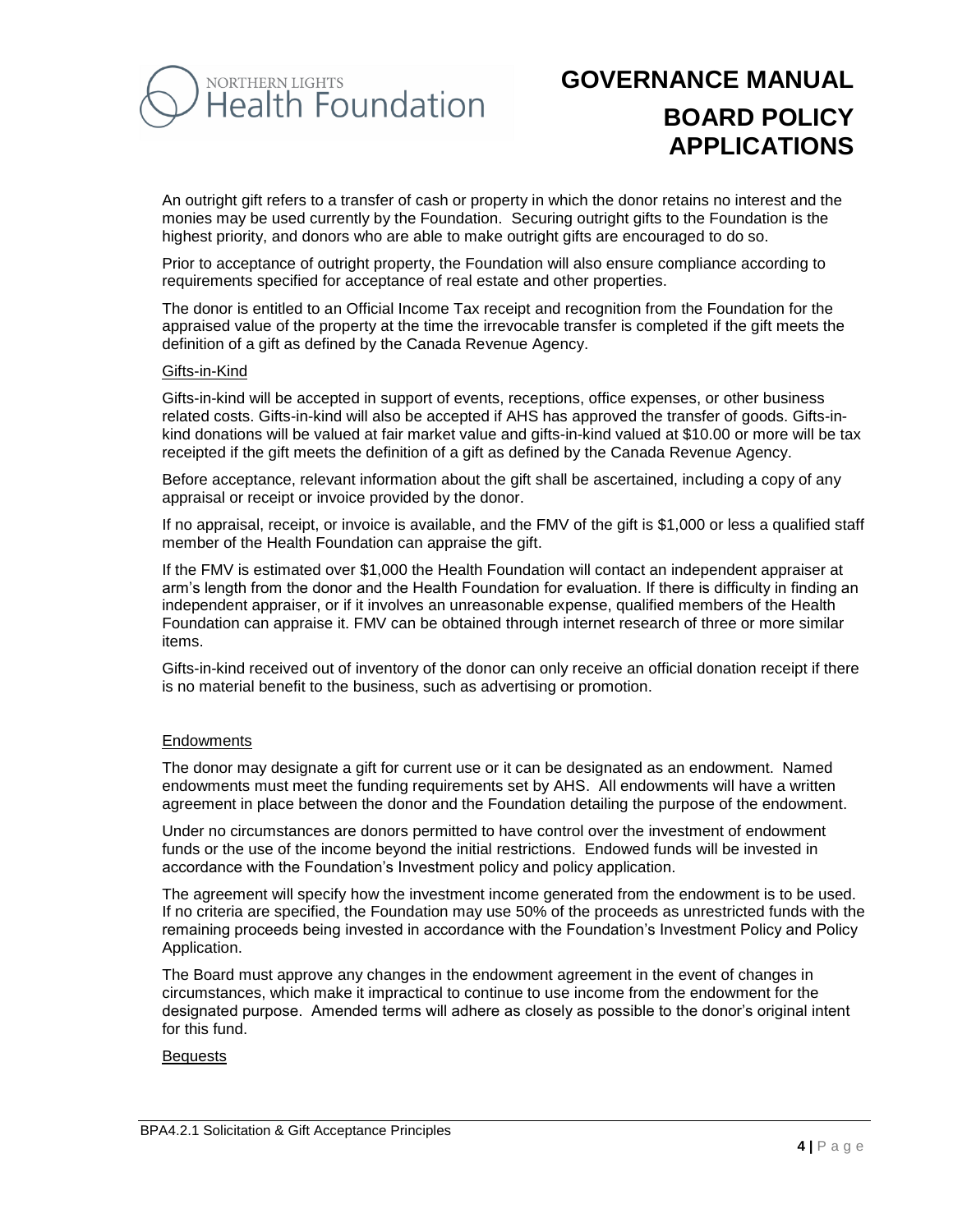# NORTHERN LIGHTS<br>Health Foundation

# **GOVERNANCE MANUAL BOARD POLICY APPLICATIONS**

Bequests tend to be the most valuable kind of deferred gift and contribute significantly to the building of institutional endowments. Securing additional bequests is a priority within the Planned Giving Program.

Bequests are recognized at the time they are received, not at the time they are described in the will of a prospective donor. Donors who wish to receive recognition for bequest type contributions are encouraged to establish a non-revocable trust or some other form of non-revocable planned gift. Unrestricted bequests received in the amount of \$50,000 or greater will be designated as one half to the Foundation's endowment fund and one half to the Foundation's unrestricted fund for expendable use.

#### Life Insurance Policy

A life insurance policy may be contributed to the Foundation whereby a donor may assign irrevocably a paid up policy to the Foundation; assign irrevocably a life insurance policy on which premiums remain to be paid; or name the Foundation as a primary or successor beneficiary of the proceeds.

Any of these types of life insurance gifts are acceptable to the Foundation. In the event a policy is contributed on which premiums remain unpaid, the Foundation will pay premiums provided the donor makes equivalent contributions to that purpose.

When ownership of a life insurance policy is irrevocably assigned to the Foundation, the donor of that policy is entitled to a gift receipt for the appraised fair market value or the net cash surrender value, if any, and for any premiums subsequently paid.

#### Pledges

Pledges are recognized for their full commitment for donor recognition purposes under the terms and conditions of Board Policy Application BPA 4.2.2. Donor Recognition Guidelines; the revenue will be recognized at the time the pledge payment becomes due or is received, whichever is earlier. An Official Income Tax receipt will be issued at the time of payment if the gift meets the definition of a gift under as defined by the Canada Revenue Agency.

#### Real Estate

Gifts of real estate may be made as an outright donation; as a residual interest in a property; or to fund a charitable remainder trust. In all cases:

- The donor shall provide a qualified appraisal of the property. Unless the Foundation has reason to believe that the appraisal does not reflect the property's true value, a gift receipt will be issued for the appraised value. In the case of residual interest gifts, the gift receipt is issued for the present value of the residual interest computed on the appraised value.
- The donor must continue to be responsible for real estate taxes, insurance, utilities and maintenance until the title to the property is transferred successfully to the Foundation.
- The Foundation will determine if the donor has clear title to the property.
- The Foundation may secure its own appraisal and will issue the Official Income Tax receipt based on this appraisal rather than the appraisal provided by the donor if the gift meets the definition of a gift under as defined by the Canada Revenue Agency.
- Prior to accepting the gift, the Foundation will review other factors such as zoning restrictions, marketability, current use and cash flow, and environmental risks to ascertain that acceptance of the gift is in the best interest of the Foundation.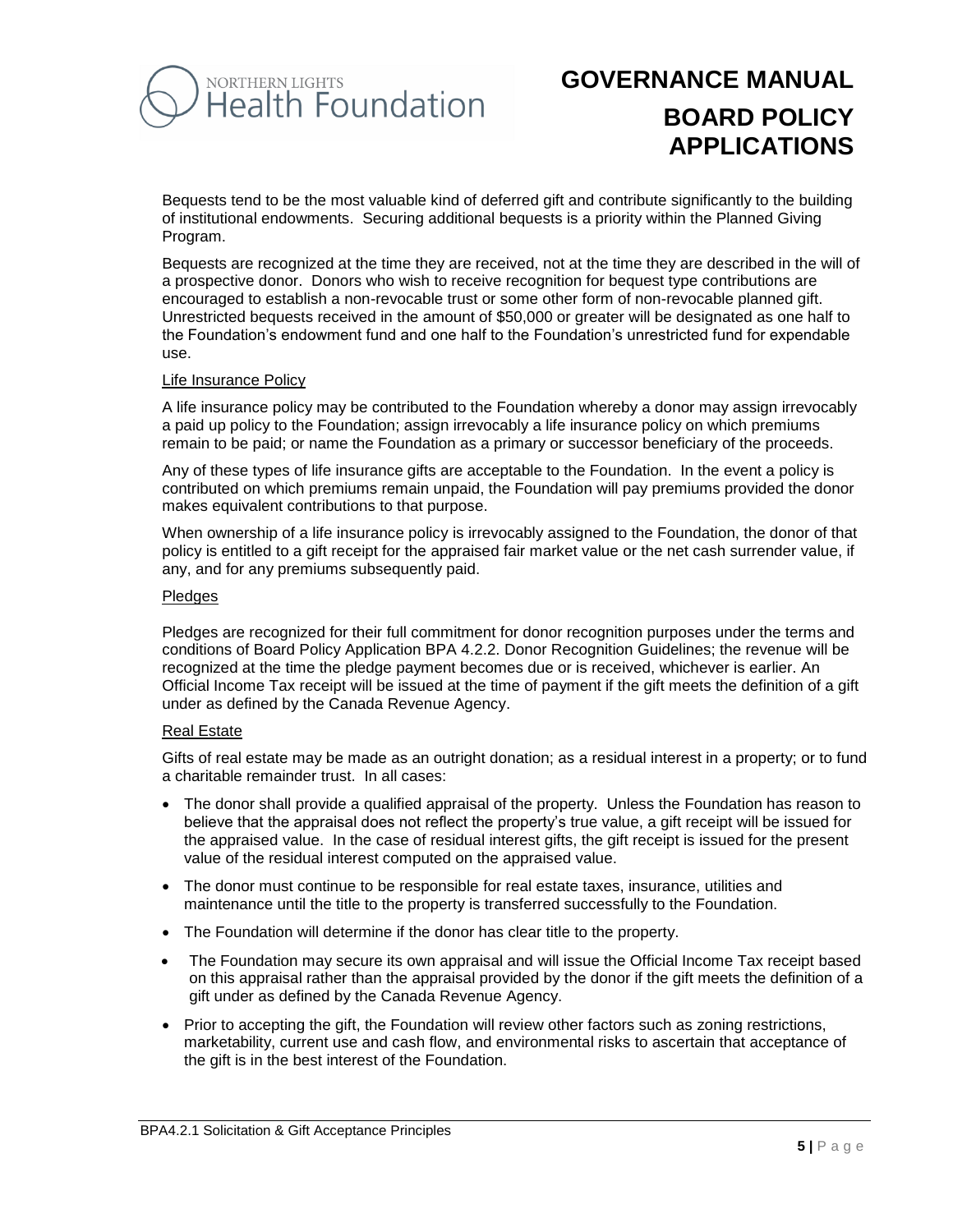

 The terms of the gift and responsibilities for expenses must be specified in the deed of gift executed by the donor and the Foundation.

#### Residual Interest in Property

A gift of residual interest refers to an arrangement, ordinarily in the form of a trust, where property is irrevocably committed to the Foundation, but the donor retains use of the property for life or a term of specified years. For example, the donor might give residual interest in a residence and continues to live in it, or a piece of art and retains possession of it. The donor is entitled to an Official Income Tax receipt from the Foundation for the present value of the residual interest if the gift meets the definition of a gift as defined by the Canada Revenue Agency.

The donor shall continue to be responsible for applicable expenses associated with the upkeep and protection of the property such as: real estate taxes, insurance, utilities, maintenance and transfer of title to the property, unless the Foundation, upon prior approval by the Board, agrees to assume responsibility for any portion of these items. The terms of the gift and responsibilities shall be specified in a deed of gift executed by the donor and the Foundation.

The Foundation reserves the right to inspect the property from time to time to assure that its interest is properly safeguarded.

#### Charitable Remainder Trust

A charitable remainder trust is a form of a residual interest gift. The donor transfers property to a trustee who holds and manages it. If the property is income-producing, the net income will be paid to the donor and/ or other named beneficiary. When the trust terminates (either at the death of the beneficiary(ies) or after a specified term of years), the trust remainder is distributed to the Foundation. If the trust is irrevocable, the donor is entitled to an Official Income Tax receipt for the present value of the residual interest if the gift meets the definition of a gift as defined by the Canada Revenue Agency.

A charitable remainder trust may be funded with cash, securities or real estate. If real estate is to be contributed and the Foundation is the trustee, the real estate shall first be subject to a thorough review as described in the guidelines pertaining to real estate above.

Where the Foundation is the trustee, it is recommended that the minimum trust size be fifty thousand dollars (\$50,000) and that the beneficiaries be at least fifty (50) years of age. The Board, however, has discretion to make exceptions to these guidelines in special circumstances.

If the donor selects an external trustee, the trust may be funded with any property of any value that is acceptable to the trustee.

The donor and/ or the donor's legal counsel will draft the trust agreement.

#### Publicly-Trades Securities

Donors have a strong incentive to make gifts of publicly-traded securities, since the capital gains tax credit on those appreciate assets is fifty (50) percent. Foundation Board approval must be sought if there is any doubt about accepting the stock.

The FMV of publically-traded shares listed on a designated stock exchange will be determined to be the closing bid price on the date the stock is received. The donor is entitled to receive an Official Income Tax receipt at the time the publically-traded stocks are transferred to the Foundation if the gift meets the definition of a gift as defined by the Canada Revenue Agency.

#### Shares in Privately-Owned Companies and Other Business Interests

Donors may make gifts of privately-owned shares and partnership interests. These can be accepted by the Foundation so long as the Foundation assumes no liability in receiving them and would not be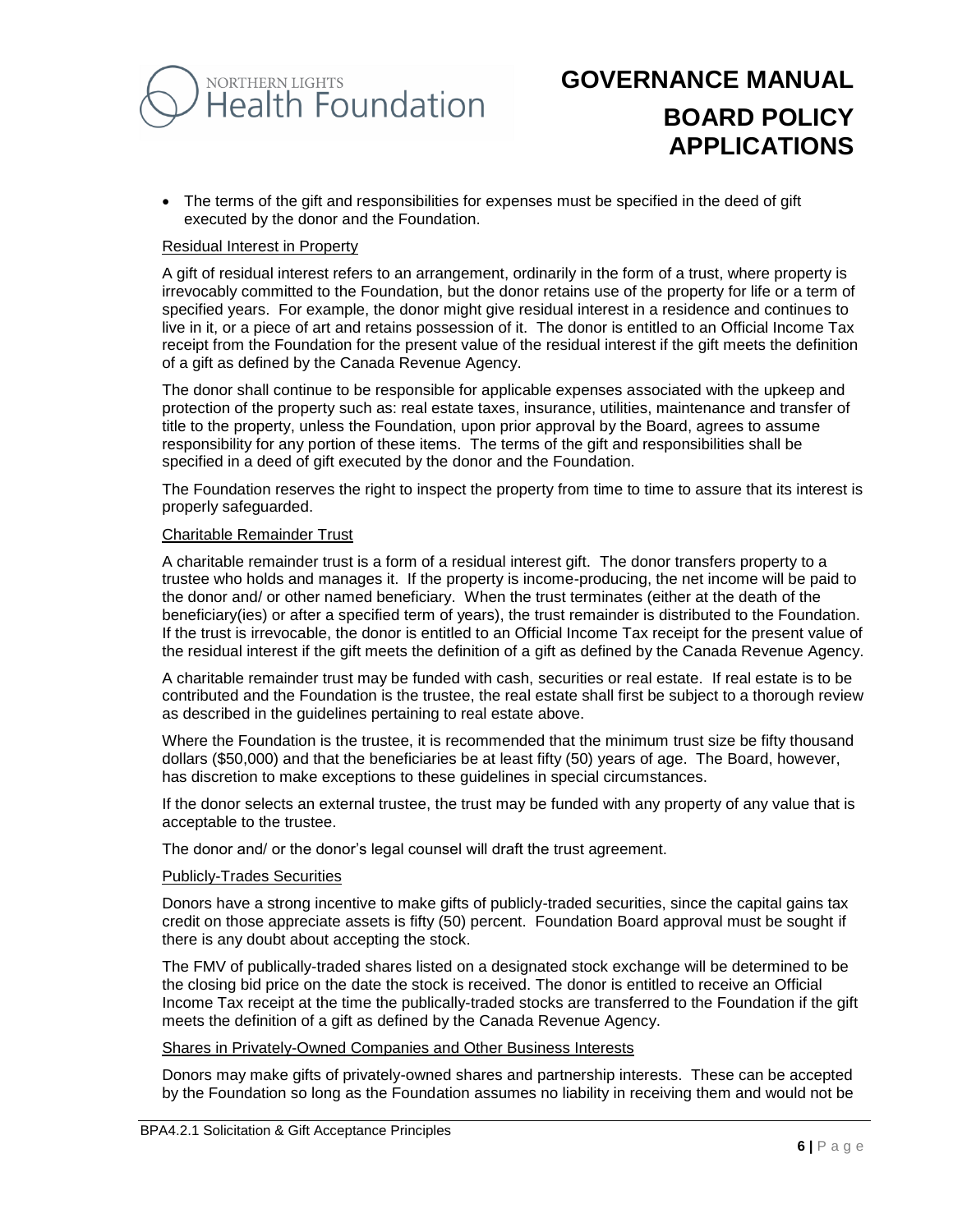

subject to any penalties. In some instances, the corporation is willing to redeem privately-owned shares or other stockholders are willing to purchase them with the proceeds of the sale going to the charity.

The FMV of shares in privately-owned companies or other business interests will be determined through the advice of a professional financial advisor. The donor is entitled to receive an Official Income Tax receipt at the time the privately –owned shares, business interest or the proceeds of the sale of the shares or interest are transferred to the Foundation if the gift meets the definition of a gift as defined by the Canada Revenue Agency.

### Reinsured Gift Annuity

The gift annuity is a contractual arrangement whereby a donor transfers assets to the charity pursuant to an agreement authorizing the charity to purchase a commercial prescribed annuity that will pay the stipulated amount for the life of the annuitant(s) or for a term of years. Assets in excess of the amount required to purchase the commercial annuity are retained by the charity and used for the purposes specified by the donor and acceptable to the charity. Determination of an Official Income Tax receipt and taxation of annuity payments will be in accordance with Interpretation Bulletin IT-111R2 issued by the CRA.

The Income Tax Act does not allow for foundations to incur debt except for current operating expenses. Gift annuities are considered a debt obligation by the CRA and therefore cannot be issued by the Foundation. Charitable organizations, however, have no debt. Consequently, any gift annuity agreement should be between the donor and the charity itself, in the case of the Foundation it is Alberta Health Services, will sign the agreement and take responsibility for the payments and reporting. The Foundation may do the actual administration.

The minimum amount AHS will accept for a reinsured gift is ten thousand dollars (\$10,000).

The cost of the commercial annuity generally should not exceed seventy (70%) to seventy-five (75%) percent of the asset transferred in order to result in a significant gift.

The donor may designate the purpose of the gift, for the amount retained, subject to the consent of the Foundation and AHS.

## **Administration**

This policy application, as approved and amended from time to time, is in force until rescinded or replaced by the designated Board Committee providing oversight to the policy application.

| Revision<br># | Date       | Description of Change(s)                                                                                                                                                        |
|---------------|------------|---------------------------------------------------------------------------------------------------------------------------------------------------------------------------------|
|               |            | 2019.09.30 Added further details to gifts In kind to expand on what will be accepted as an in<br>kind gift and how a gift in kind will be appraised.                            |
|               | 2019.11.04 | Added "and we will disclose, upon request, whether the individual or<br>entity seeking donations is a volunteer, and employee or contracted<br>third party" page 2 paragraph 1. |